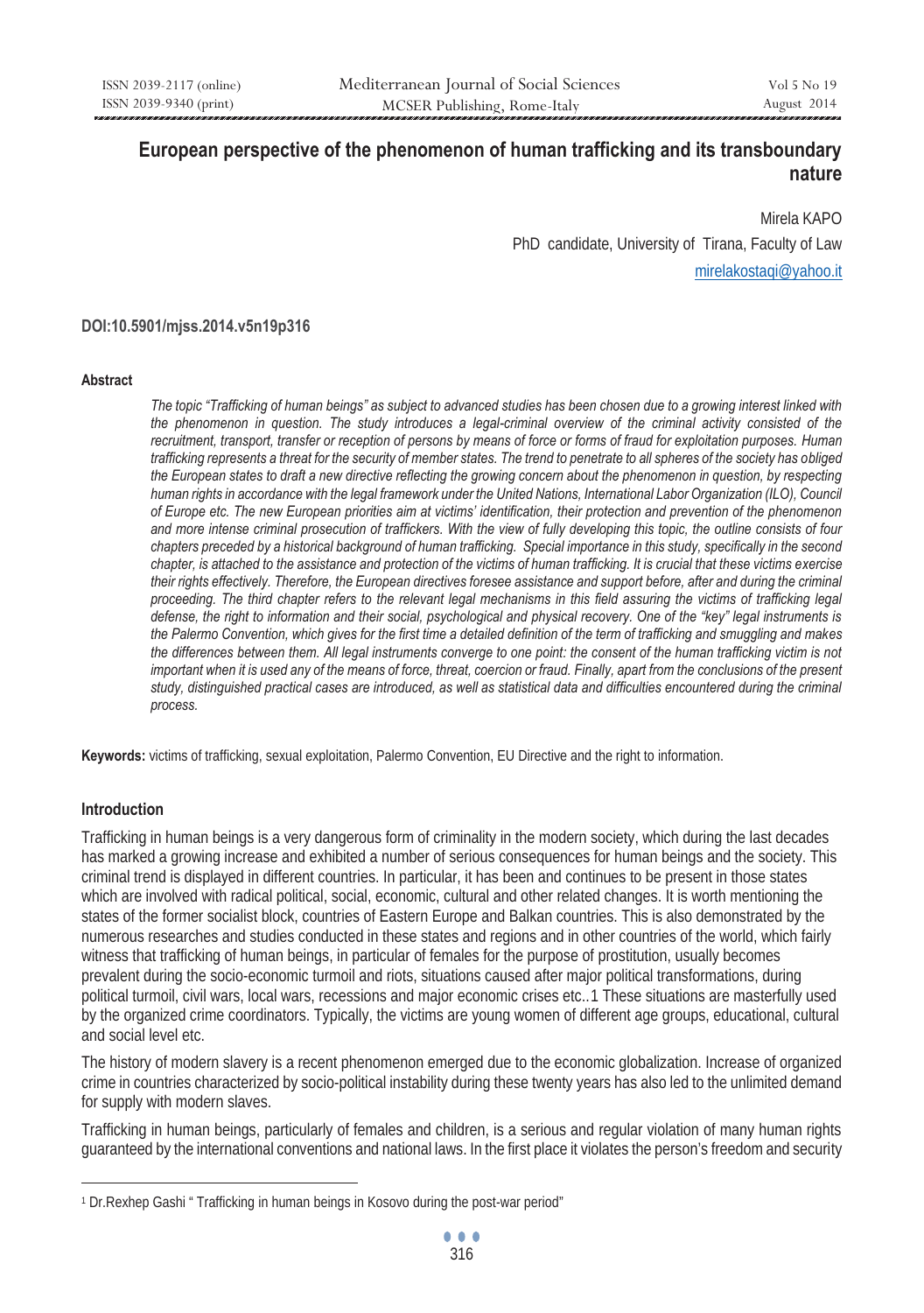| ISSN 2039-2117 (online) | Mediterranean Journal of Social Sciences | Vol 5 No 19 |
|-------------------------|------------------------------------------|-------------|
| ISSN 2039-9340 (print)  | MCSER Publishing, Rome-Italy             | August 2014 |

and his right to life, and infringes a number of other freedoms and human rights. This form of organized crime exposes women and young girls in particular, to a number of violations of human rights and freedoms. Most of them are deprived of the freedom of movement and are practically imprisoned, becoming slaves, working in bars and cafes during the day and offering sexual services to a large number of clients. Even if they escaped from the trafficker, in many cases the victims of trafficking were violated their rights by the state bodies as some of the denouncers may be arrested and imprisoned for prostitution or violation of the immigration laws, thus being deprived of fundamental human rights.

Meanwhile, those that are accepted as victims of trafficking are often denied the right of compensation and indemnification and few of them enjoy adequate protection. Considering that trafficking in human beings is a very dangerous criminal phenomenon in the modern society with a series of long-term consequences for the individual and society in general, it is provided for as a criminal offence in the criminal legislations of the modern society countries and as such, they are also foreseen in a number of well-known international acts and conventions.

The study and investigation of this criminal phenomenon is of scientific and social interest as trafficking of human beings is a serious form of criminality which causes serious and regular violations of many human rights and freedoms.

Definition and characteristics of trafficking in human beings.

 Trafficking in human beings is a profitable crime based on the principles of demand and supply. This dangerous criminal phenomenon exhibits some specific phenomenological and victimological characteristics which are of interest for the purposes of study and analysis. Identification, study and analysis of these characteristics largely encourage the process of successful combat and prevention of this criminal phenomenon. 1 Some of the main factors leading to the supply of victims in the countries of origin are classified as pushing and pulling factors, where both factors are criminally used by the international criminal gangs.

Some of the pushing factors include poverty as a result of unemployment and in many cases the lack of education. As mentioned above, trafficking is a characteristic of the countries that are experiencing or have stepped out of the social transition. Life in disruptive families, domestic violence and gender discrimination accompany the long road of posttransition state recovery but are also the main factors influencing the growth of sexual exploitation.

Lack of alternatives in the social circle makes the victim vulnerable to criminal demands.

One of the main factors making an individual subject to exploitation is the hope for employment and financial remuneration, improved social position, manufacturing work demand for women and demand for a low paid work for men and women. The daily European life is perceived by these victims as "European magic", thus making the victims be unconditionally subject to exploitation.

Trafficking in human beings as a dangerous criminal phenomenon is provided for in a number of international conventions and other international acts. These international acts are basically approved by various international organizations and are linked with the definition of trafficking in human beings, its prevention and combat, treatment of the victims of trafficking, cooperation between states and many other relevant cases of that area.

 According to article 3 of the UN Protocol on prevention, suppression and punishment of the trafficking of human beings, especially of women and children", trafficking means the recruitment, transport, transfer, hiding or reception of persons by means of threat, use of force and other means of coercion, fraud, forceful, deceitful acquisition or abuse of power or of vulnerable position or receipt or granting payments or benefits to obtain the consent of someone controlling another person for the purpose of exploitation.

Exploitation includes at least the exploitation for prostitution of others or other forms of sexual exploitation, labor or compulsory services, slavery or similar practices to slavery, removal of organs or robbery.2

The purpose of the UN Protocol is :

Prevention and fight against trafficking of human beings;

Protection and assistance to victims;

Respect of victims' rights;

<sup>1</sup> www.antislavery.org

<sup>2</sup> www.unodc.org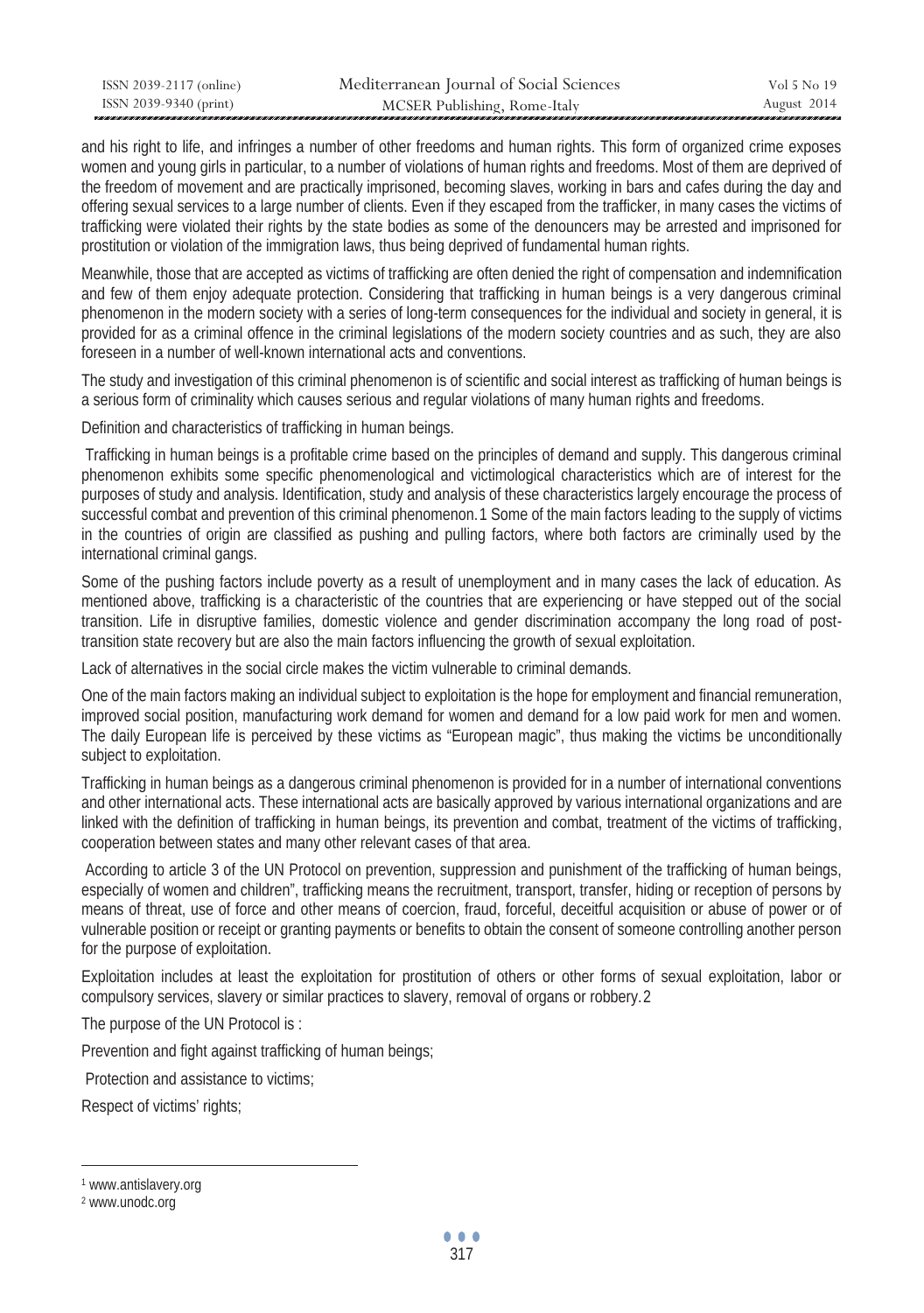Prevention, investigation and prosecution;

## Promotion of cooperation;

While the legal framework of the UN in the field of trafficking appears exhausted between UN Convention on transnational organized crime (signed in Palermo in 2000), additional Protocol on combating against trafficking human beings (in 2003), additional Protocol against the Smuggling of Human Beings (2003), Statute of the International Criminal Court (1998), Court Statute (International Criminal Court for the former Yugoslavia (ICTY) and the International Criminal Tribunal for Ruanda (ICTR).

Pretty good efforts are made by European legislation for preventing and combating criminal phenomenon in trafficking persons. Such appears the Schengen agreement (1990), Article 2 of the Europol Convention (26.07.1995), the Treaty of Amsterdam (1997), Charter of Fundamental Rights of the EU (Nice 2000), the decision of Eurojust (28.02.2002), framework decision on the standing of victim (European Council 2001), 2002/629/GAI Framework Decision on combating against trafficking human beings (19 July 2002), framework decision on the European arrest warrant (13.06.2002), Brussels Declaration on Preventing and Combating Trafficking Human Beings (8 June 2003), framework decision on combating the sexual exploitation of children (22.12.2003) also the new Directive of 5 April 2001 2011/36/EU replacing Framework Decision 2002/629/GAI1.

1.2 General characteristics of the Palermo Protocol.

The Protocol over the Prevention, Suppression and Punishment of Trafficking humans, in particular women and children, Supplementing the United Nations Convention against Transnational Organized Crime2 is one of the international legal acts of great importance in the field of preventing and combating trafficking of humans, in particular women and children. This protocol supplements the United Nations Convention against Transnational Organized Crime and is interpreted together with the Convention. The aims of this protocol are: a) to prevent and combat international trafficking of persons, paying attention to women and children; b) protect and assist victims of trafficking, while respecting their human rights; c) to promote and facilitate cooperation among States Parties in order to realize these objectives 3. According to this protocol a) "Trafficking of persons" shall mean the recruitment, transportation, transfer, harboring or receipt of persons through the threat or use of force or other forms of coercion, fraud, takeover, devising or abuse of power or of a position of vulnerability or of the giving or receiving payments or benefits to achieve the consent of a person who controls another person, for the purpose of exploitation.

Exploitation shall include, at a minimum, the exploitation of the prostitution of the others or other forms of sexual exploitation, labor or services, slavery or practices similar to slavery, servitude or the removal of organs; b) the consent of a victim of trafficking for deliberate exploitation mentioned in subparagraph (a) of this article shall be irrelevant if are used the tools provided in subparagraph (a); c) The recruitment, transportation, transfer, harboring or receipt of a child for the purpose of exploitation shall be considered "trafficking of persons" even if in it will not be included the remedies provided in subparagraph (a) of this section. d) "Child" means any person under 18 years old 4.

This protocol contains provisions that refer to the protection of victims of trafficking; Prevention, cooperation and other measures and final provisions. It includes provisions relating to assistance for the protection of victims to trafficking of persons, the statute of the victim of trafficking, repatriation of victims of trafficking, prevention to trafficking of persons, exchanges of information and training on signatory states, border measures, security and control of documents etc.

It should be noted that most states have ratified this protocol and have also harmonized their legislation based on the provisions of this Protocol.

In the summary is said that the Palermo convention is important because for the first time provides a detailed and full definition of trafficking and smuggling as well as a clear distinction between them. This protocol applies to all people, particularly against women and children here are provided tools to strengthen law enforcement and strengthening border control. Primary goal is the capture and prosecution of traffickers but at the same time the protection of the victim. Help

<sup>&</sup>lt;sup>1</sup> WWW.UNO<mark>CC.Org</mark><br>2 Protocol to prevent, suppress and punish trafficking in persons, especially women and children", adopted in Palermo Italy by the UN in 200 and entered into force on 25 December 2003.

<sup>3</sup> Article 2 of the Protocol to Prevent, Suppress and Punish Trafficking in persons, in particular women and children, supplementing the United Nations Convention against Transnational Organized Crime.

<sup>4</sup> See Article 3 of the Protocol to Prevent, Suppress and Punish persons supplementing the United Nations Convention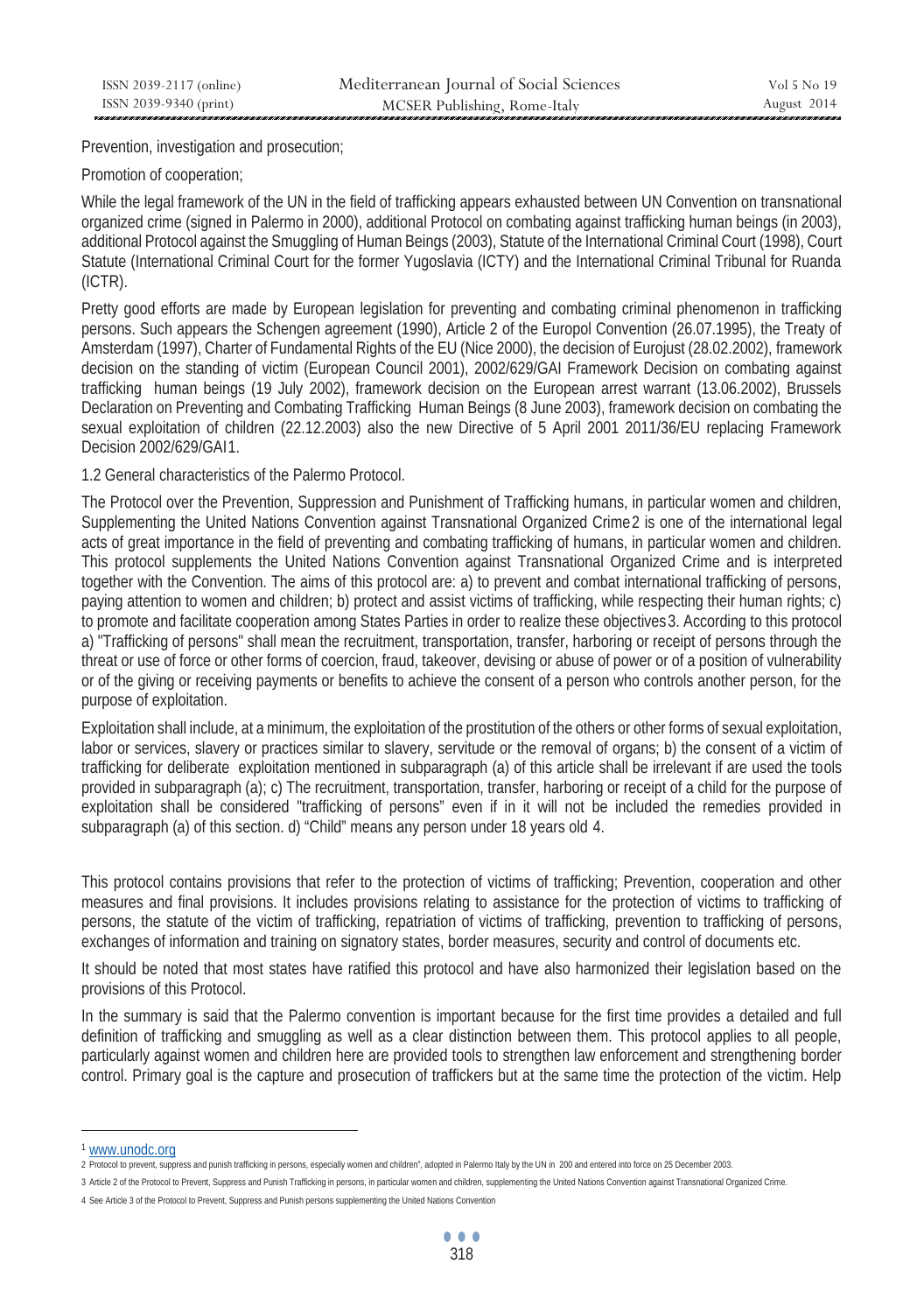| ISSN 2039-2117 (online) | Mediterranean Journal of Social Sciences | Vol 5 No 19 |
|-------------------------|------------------------------------------|-------------|
| ISSN 2039-9340 (print)  | MCSER Publishing, Rome-Italy             | August 2014 |

from the victim is crucial for this purpose was law enforcement as it is the victim itself that provides the necessary evidence to successfully prosecute traffickers.

## **2. Protection to victims of trafficking and legal instruments for this purpose.**

Trafficking is considered as criminal evolution of slavery and as it was said above the victims are the key to the investigation and successful prosecution of traffickers. In Article 6 of the Convention against Organized Crime, a special attention is dedicated to "Assistance and protection of victims".

In this manner is urgently required to be protected the privacy and identity in cases where this is possible. The victim must be informed in real time and without hesitation about the condition of proceeding. Life insurance is being guaranteed to the victims since state authorities are informed about the fact of exploitation.

A fundamental right of trafficking victims relates to the right to compensation. This right is known according to the international legislation through views of some international standards concerning the fight against trafficking, the rights of victims of crime, immigrants' rights, Workers' rights and the rights of victims of violence due to gender. The conclusion is that the right to compensation mainly consists of the right to seek for compensation from the trafficker / exploiter and, in cases of violent crimes the right to compensation from state funds. These standards have developed the principal that profits made by traffickers through their exploitative activities, must be used in favor of trafficked persons individually or collectively1.

Even though, in some cases there have been successful law suits against traffickers / exploiters, those have been limited to cases where the trafficker or exploiter has been prosecuted and convicted, or is located and against him is filed civil suit. The civil lawsuit may be raised within the criminal process in all analyzed countries, except the United Kingdom. The measure of damage compensation awarded through such lawsuits is assessed in different ways in different countries. The civil lawsuit can be even raised outside criminal proceeding, for example, where there is no criminal process. The U.S. is the only country where the demand for victim compensation (in the U.S. is known as 'restitution', a kind of 'restitution') is automatically part of the criminal process in trafficking cases2.

In particular focus from international legislations is set children and women's rights. The States Parties shall adopt appropriate measures for the prevention of trafficking phenomenon, and in particular for the protection from re-victimization. The focus on women and children is based on three factors:

These two groups are considered vulnerable groups;

Statistical data reinforce the need to focus on these groups;

Trafficking is often related to sexual exploitation, regardless of other known forms of trafficking and "Target" group are children and women.

It should be accepted that given the reported figures, trafficking of females and children is a major problem but the most striking focus on trafficking women against men, is related to assumptions against gender and in particular with the vulnerability of females. This makes that many immigrant women are seen as trafficked and men are seen as irregular immigrants 3.

Human rights are a concern not only for the arrival of the trafficked person but, also for possible tortures that this person undergoes during transport. Cases of inhuman tortures and humiliating treatment are common during transport. The statistical data have reported that physical and verbal violence is exercised by traffickers and smugglers 4.

Palermo Convention pays a special importance to human rights, specifically in its Article 6 is stipulated that: States should take in consideration the physical, psychological and social recovery of the traffic victims. In particular legal measures should be taken to: A) adequate housing; B) advice and information concerning their legal rights; C) medical, psychological and material help; D) employment, education and training opportunities.

 $\overline{a}$ 1 See Article 3 of the Protocol to Prevent, Suppress and Punish persons supplementing the United Nations Convention.

<sup>&</sup>lt;sup>2</sup>Zimmerman C, 2007 "Trafficking of human beings".<br><sup>3</sup> Iom " Direct assistance to victims of trafficking", 2007.<br><sup>4</sup> Terres des hommes "Child protection unit- A New Reality for child protection".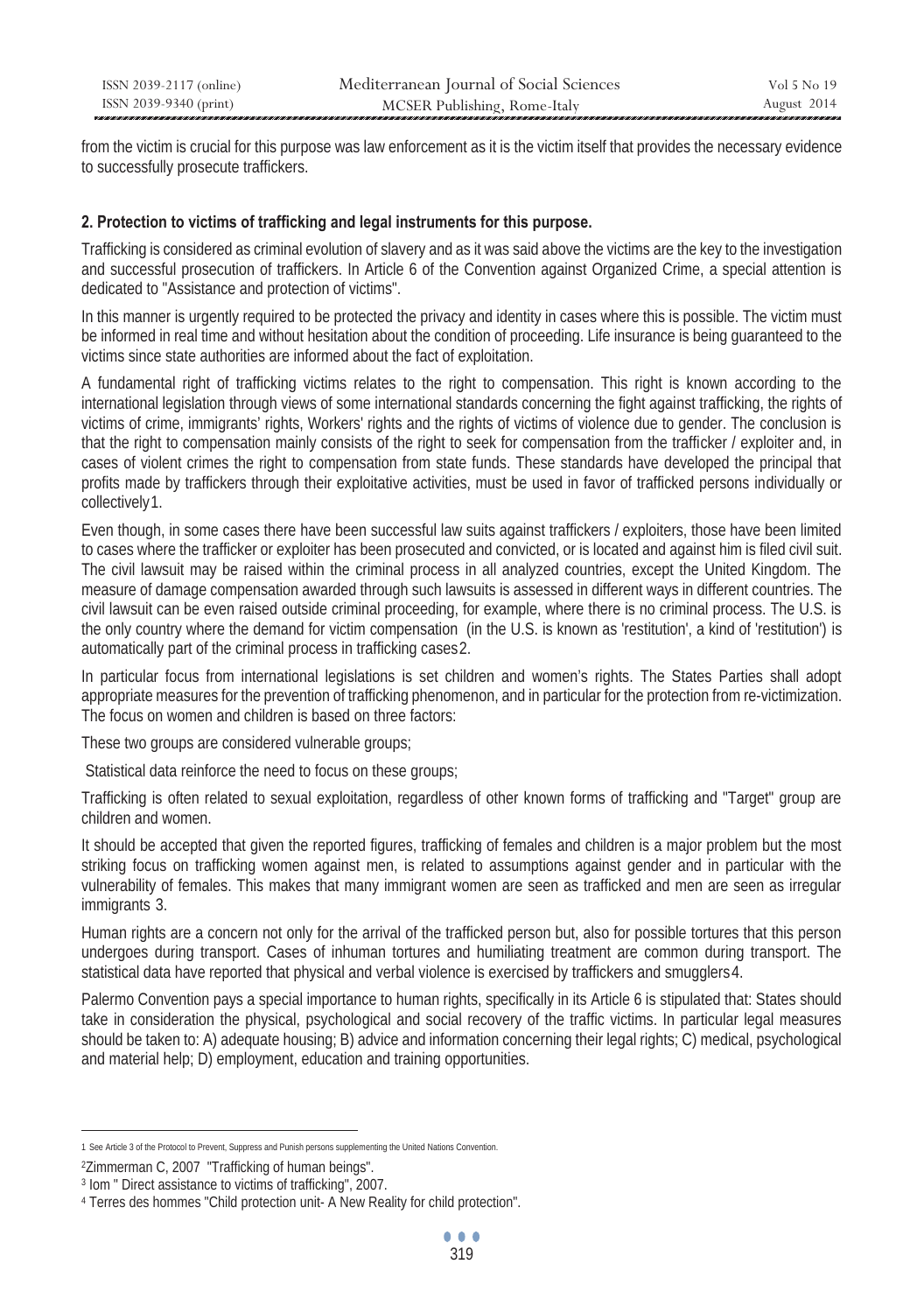| ISSN 2039-2117 (online) | Mediterranean Journal of Social Sciences | Vol 5 No 19 |
|-------------------------|------------------------------------------|-------------|
| ISSN 2039-9340 (print)  | MCSER Publishing, Rome-Italy             | August 2014 |

The High Commissioner of the United Nations for Human Rights has processed recommended principles and guidelines on Human Rights and Human Trafficking, which provide an important guiding framework for criminalizing trafficking of persons and the development of a legislative framework.

Palermo Convention is not the only "bible" that preaches the protection of women and children's rights. The legal framework in this area appears complete but not exhaustive. With importance in this field is presented:

The Convention on the elimination of all forms of discrimination against Women1;

Hague Convention on the civil aspects of International kidnapping:

Convention on Children's rights2;

Hague Convention on children's protection and the collaboration about abroad adoptions (1993);

UNHCR Guidelines on unaccompanied children, on unaccompanied children seeking asylum;

ILO Convention concerning the prohibition and immediate measures to eliminate severe forms of labor  $3$ ;

Palermo Protocol to prevent, suppress and punishment of human trafficking, especially to women and children (2000)4;

#### **2.1 The new European perspective.**

The new EU directive on trafficking human beings is a very substantial document, comparing to the previous document. This directive reflects "increasing concerns of member states in connection with the development of the phenomenon of trafficking human beings ". It reflects an integrated approach, holistic of humans rights in relation to the issue built upon pre-existing legal frameworks provided from UN, International Labor Organization (ILO), Council of Europe and the Charter of Fundamental Rights of the EU. Regarding the EU's strategy towards eradicating human trafficking, for 2012 – 2016 5 in June by the European Union it is summarized in five prioritiesapproach

Identification, protection and assistance to victims of trafficking;

Accelerating the prevention in trafficking persons;

Efficient growth of criminal prosecution toward traffickers;

Increased coordination and cooperation between stakeholders and policy coherence;

Effective response to new concerns related to forms of human trafficking;

Under Directive 36/2011 of the EU, vulnerable position refers to the lack of an acceptable alternative except being subjected to abuse. In the concept of exploitation is included exploitation, for prostitution, forced labor or services including begging, slavery, servitude, and exploitation of criminal activity or the removal of organs. Also according to this directive, the consent of the victim of human trafficking is not important when any of the means of force, intimidation, coercion and fraud is being used.

A special protection in this directive is dedicated to the child and cases where the exploitation object is the child. This constitutes a punishable offense of human beings trafficking, despite not being included to any of the means set forth in the definition of persons trafficking.

#### **3. Definition of smuggling, its elements and the distinction between persons' trafficking and smuggling of immigrants.**

Smuggling of immigrants, means allowing to obtain, directly or indirectly a financial benefit or another property benefit from illegal entry of a person in a State Party of which the person is not a citizen or permanent resident.

<sup>1</sup> Zimmerman C & C Watts (2006 " Stolen smiles, health, physical and psychological consequences of women and adolescent, trafficked in Europe London UK; London School of Hygiene and Tropical Medicine.

<sup>2</sup> CRC 1989.

<sup>3</sup> ILO Convention, No. 182, 1999

<sup>4</sup> This protocol supplements the UN Convention against Transnational Organized Crime, 2000

<sup>5</sup> Directive 2011/36 of the EU and the Council of 5 April 2001 on preventing and combating trafficking in human beings and protecting its victims.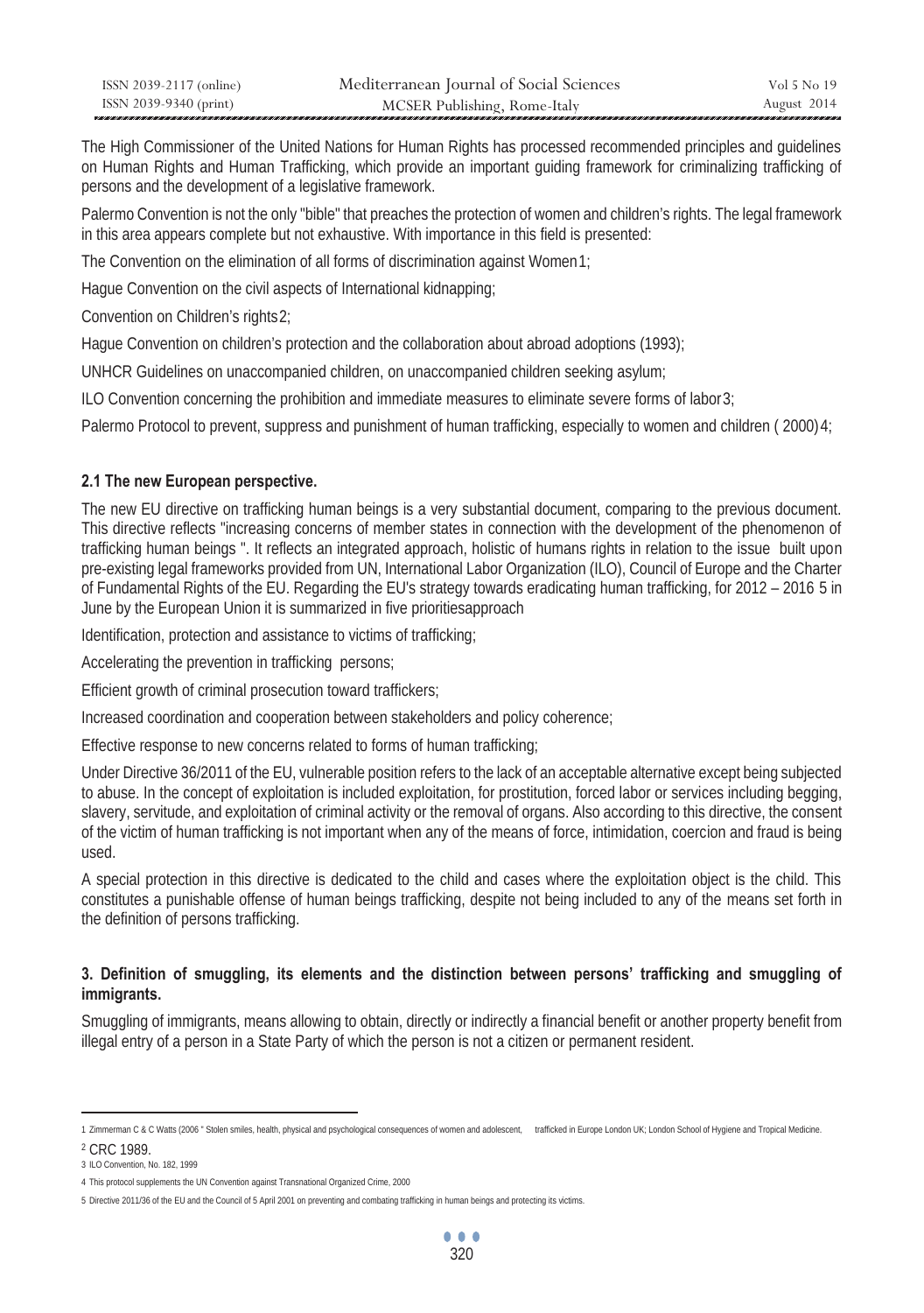| ISSN 2039-2117 (online) | Mediterranean Journal of Social Sciences | Vol 5 No 19 |
|-------------------------|------------------------------------------|-------------|
| ISSN 2039-9340 (print)  | MCSER Publishing, Rome-Italy             | August 2014 |

This definition 1 includes three base elements: Action (through the boarder of another country), means (allowing illegal entry) and the purpose (material or financial benefit)

 Smuggling of persons often is undertaken in dangerous or degrading conditions, involves immigrants who have consented to illegal passing. Trafficking victims, on the other side have not consented or even if they initially gave consent, this consent is meaningless from repressive actions, fraudulent or abusive of traffickers.

Smuggling of immigrants ends with the arrival of immigrants in the destination, while trafficking involves continuous exploitation of the victims, in such a way to generate profits for traffickers2.

Smuggling of immigrants is always with international character. The same cannot be done for the phenomenon of trafficking, not always this phenomenon has international character as trafficking can be performed regardless of whether the victims are from another country or are just being sent from one place to another within the same country.

Trafficking in Persons Protocol creates a category of victims are called victims of human trafficking. Immigrants who cross the border illegally are not victims but subjects to cross smuggling. But however this does not exclude the fact that immigrants may be victims of other crimes during illegal border crossing

Direct purpose of smuggling of immigrants is financial or material benefit. Direct purpose of trafficking in persons is exploitation. This use generates material or financial benefit for traffickers.

So the difference between smuggling of persons and their trafficking stands in consent, exploitation, international character, victims and sources of profitability.

#### **4. Difficulties encountered in the criminal process.**

Trial Chamber of the Tribunal admitted about the trafficking of women in time of war that slavery can happen even when victims still enjoy de jure condendo a certain freedom of movement but, the situation in which they find themselves leaves them with no real choice between the alternative of escaping and that to perform an independent life 3. Even though, this decision is taken at a time of war, this Court has jurisdiction over crimes against humanity only if they have occurred during wartime in the territory of former Yugoslavia. View expressed by the Court on slavery should serve as a precedent for similar cases occurring in peacetime.

If it is thought that slavery is characteristic feature of human trafficking, it should also be taught to the idea that at least its worst forms, trafficking must qualify as a crime against humanity.

Before starting the interview trafficking victims are informed orally and in written form over their rights and responsibilities that he/she has, in case that he decides to offer a secret information 4 over crime and responsible authors without being shown as witness. Also it must be informed of rights and duties in cases when his testimony is necessary. Trafficking victims are informed of their rights, compensation opportunities, and personal safety for themselves and their families, maintaining the secrecy of his location and dealing with the trafficker when needed. and confrontation with the trafficker when needed and agree to all these rights and obligations for a more efficient exercise of criminal prosecution.

Initially all trafficking victims unconditionally agree to give their contribution, in most cases, at a later time, victims lack the relationship of economic or emotional dependency by their traffickers. They begin to show their location and all data of dilation. Thus in this way traffickers re-victimize these victims, by tempting and showing "remorse" and all criminal proceedings collapses like a castle of sand. So the testimony of the victim plays a decisive role in the criminal process5.

## **4.1 CONCLUSIONS**

According to statistical data6, it is clear that this dangerous form of criminality was present significantly in countries that have undergone major political and social changes in the political post- transition 1990.

<sup>1</sup> Protocol on smuggling of migrants.

<sup>2</sup> Minimum standards for the care of victims of trafficking in Kosovo, Pristina, 2010.

<sup>3</sup> urisprudence of the Court for war crimes in Yugoslavia ICTY ( Kuranac issue and others).

<sup>4</sup> Standard guidance on operational procedures for the implementation of transnational referral mechanism on victims of trafficking, Tirana, October 2009

<sup>5</sup> Surtes, Rebecca (2007) "Listening to the victims, the experiences of identification, return and assistance in South-Eastern Europe,

<sup>6</sup>Taken from the database of Police and prosecution office in South Eastern Europe.